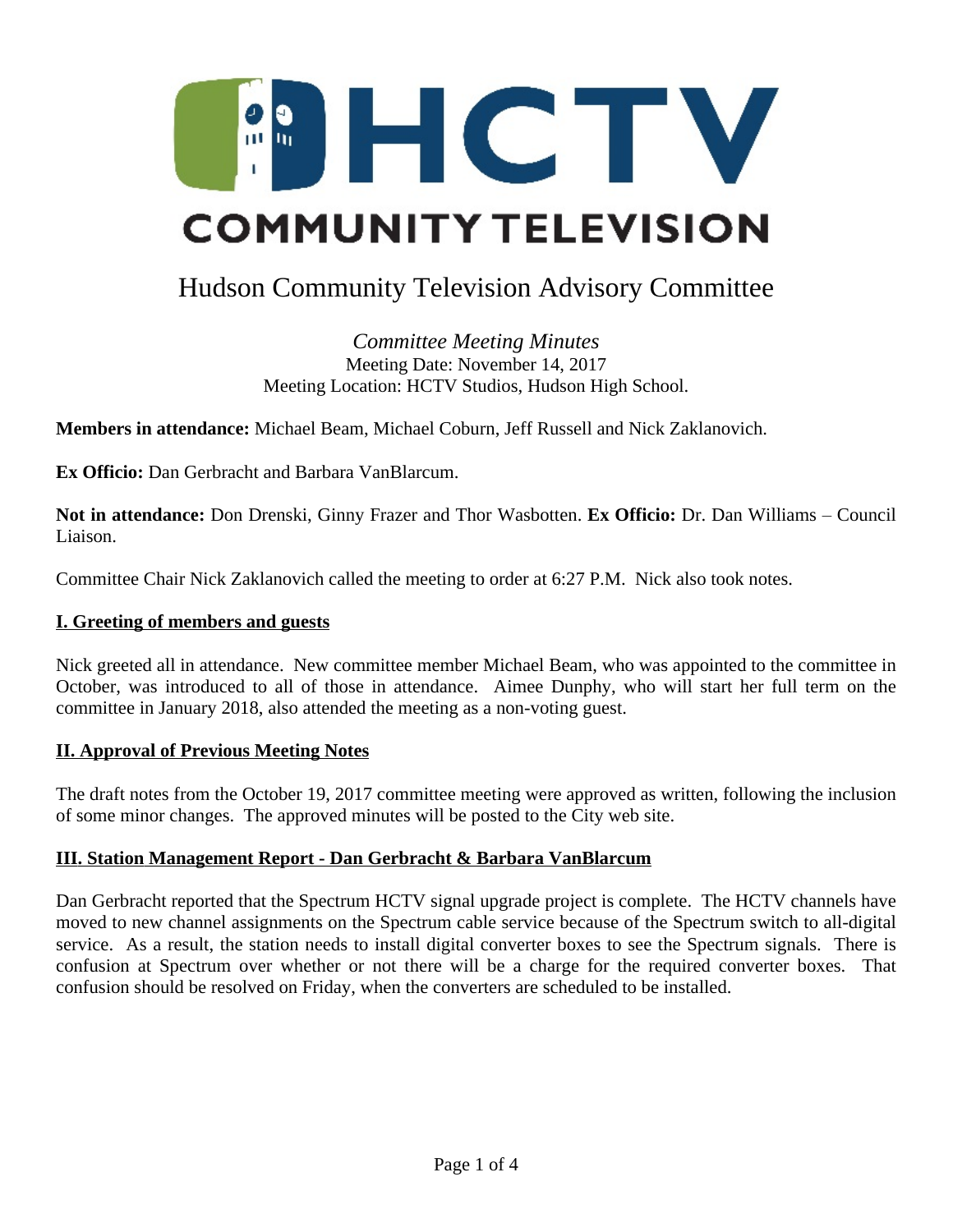# **III. Station Management Report - Dan Gerbracht & Barbara VanBlarcum, continued**

Dan updated the committee on the costs for the live program streaming and on-demand storage charges that HCTV pays to Leightronix. The annual amount paid to Leightronix was \$4,176 per year for both services. Alternative options are being looked at but the logistics of moving the existing programming over may be a problem. Michael Beam suggested Vimeo could be an alternative service to look at for on-demand program storage. Michael Coburn asked about interfacing with other PEG station in the area. Dan responded that HCTV is a member of the Alliance for Community Media and said that he would note sharing that organization's newsletter with the committee members.

Dan provided copies of the updated budget report for the station. Funds remain from the grant that was received from the Burton D. Morgan Foundation for entrepreneurial programming and activities that would include equipment for that programming.

Barb VanBlarcum reported that the station has been airing sessions of the Veterans of World War II memories that had been recorded at The Gables of Hudson over the past few months. Hudson Community First has a Career Panel for the Day program. Staff member Phil Leiter recorded a historic look back at Saywell's Drug Store, featuring the last owners of the store, the Hanna brothers. The event was held at the Hudson Library and Historical Society. The recent "Take a Second – Make a Difference" event of Hudson Community First was also recorded and is currently airing on the station.

A Home Heritage Program related to restoration help for Hudson homes older than the 1950's was recorded. The program is co-sponsored by the Cleveland Restoration Society and the City of Hudson. Another addition of the Jump Start panel, recently held by the Burton D. Morgan Foundation, was also recorded and is appearing now on HCTV. An oral history with Joyce Lee will be recorded on Friday. Ms. Lee has been a volunteer in Hudson for over 40 years.

As part of the celebration of "Entrepreneurship Week", a program was recorded with Burton D. Morgan Foundation President Deborah Hoover and City Economic Development Director Jim Stifler about the work that the Foundation makes on encouraging entrepreneurship. The Genealogy Group from the Hudson Library recorded their recent workshop session has a new program that is on the schedule. A new Phun Phacts from the Pharmacy, a new monthly program with Dr. Chris Grider, are also airing currently.

The Hudson Cooks program for November features Thanksgiving cooking from the chefs at Hudson's Restaurant. The December edition of Hudson Cooks focuses on Cannolis and is hosted by chefs from 3 Palms Restaurant. Retirepranuer has produced a new monthly program regarding employment opportunities after retirement.

The recent Hudson Heritage Association program about the creation of Virginia Kendall Park and Mr. Tom Vince's talk on the Kennedy Assassination have both been airing on the station.

Dan is working on an extended program concerning the City's snow plowing program, including interviews with the plow operators and dispatchers. The program will air before the snow flies. Dan also said that he worked on a video program about the installation of the holiday lights on the Village Greens. A Face Book Live production will be presented during the actual lighting ceremony, which will take place the day before Thanksgiving. A Happening in Hudson program will start airing today, hosted by Liz Murphy from Destination Hudson, which will highlight all of the upcoming holiday events in town.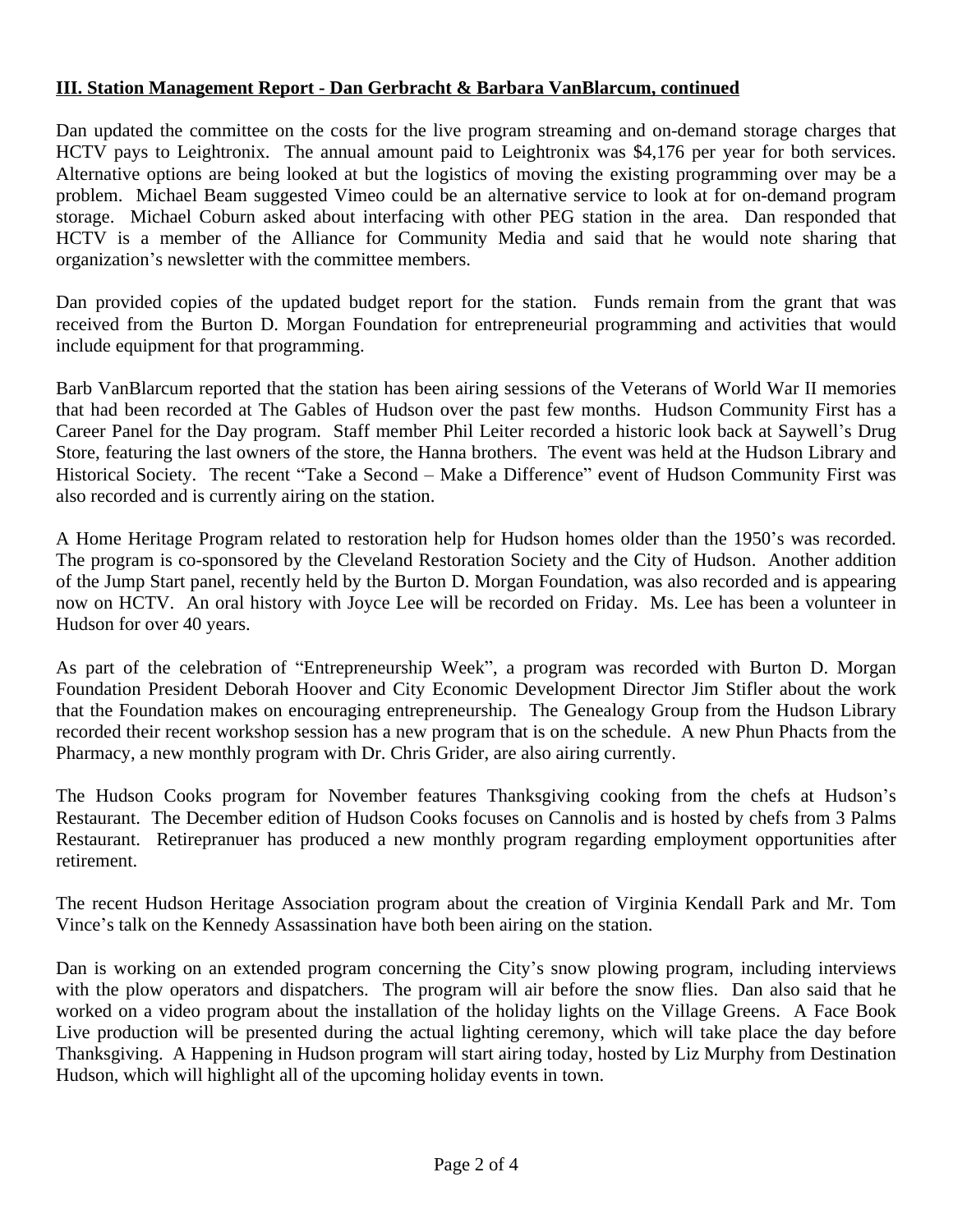# **III. Station Management Report - Dan Gerbracht & Barbara VanBlarcum, continued**

Updating the committee on the new Municipal Service Center move, Dan said that no space assignment has been made at this point. Plans are developing on the new office layout and several revisions have been circulated with the City staff.

Dan reported that one of the part time staff members is suffering medical problems currently and asked those in attendance to keep the staff member in their thoughts and prayers.

Barb said that the station is looking for volunteers to help with recording of the three upcoming holiday concerts. The Orchestra Concert is December 5, the Choir concert is December 13 and the Band Concert is on the 14th. Aimee Dunphy, Jeff Russell & Nick said that they were available to help with the productions.

Jeff asked if the press release that he had submitted for publication had been submitted to the Hub Times. Barb said that the Communications Department had the release and would submit it shortly. There is normally a twoweek cycle on press release submittals.

# **IV. Friends of Hudson Community Television**

Nick reported that the web address, FriendsofHCTV.com and FriendsofHCTV.org were established for the Friends of Hudson Community Television organization, but currently has no information posted. Nick said that he is working on adding some content to the web site shortly. Nick asked if Mr. Ondash had been contacted about creating a logo and helping with the web site for the Friends of organization. Dan said that he had Mr. Ondash's group working on other projects for HCTV and he did not want to overwhelm them with more at this time. A meeting for the Friends of Hudson Community Television 501(c) 3 non-profit group was scheduled for Thursday, November 30, 2017.

Nick also said that the annual reports required by the IRS and the State of Ohio for non-profit organizations were submitted and accepted by both government agencies. The next report will be due in September 2018.

# **V. New Station Promotional Pamphlet**

Due to his vast professional experience in the marketing area, the committee asked Jeff to look at the pamphlet and suggest changes and updates to the updated form. Jeff graciously agreed to look at the form and make his suggestions for changes. Dan said that the current rules for program access forms also requires an update, as it has not been updated in 15 years. The updated rules need to go through the City legal department before they can be provided for public use.

# **VI. New Access Programming**

Nick said that he is working on editing a program of the tour of the recently remodeled 1830 President's House on the campus of Western Reserve Academy. He also is editing a program of a tour of the 1806 David Hudson House with Tom Vince and Tim Hudson, who is a great-great-great–great grandson of David Hudson. Nick said that he also recorded an Indian Cooking Show for the KB Time series. That show is scheduled to start on the station next week.

Michael Coburn asked if he could edit video at the station of some video that he has of the Emerald Ash Borer epidemic of a few years ago. Dan said that he could do so at any time convenient, with some advance notice.